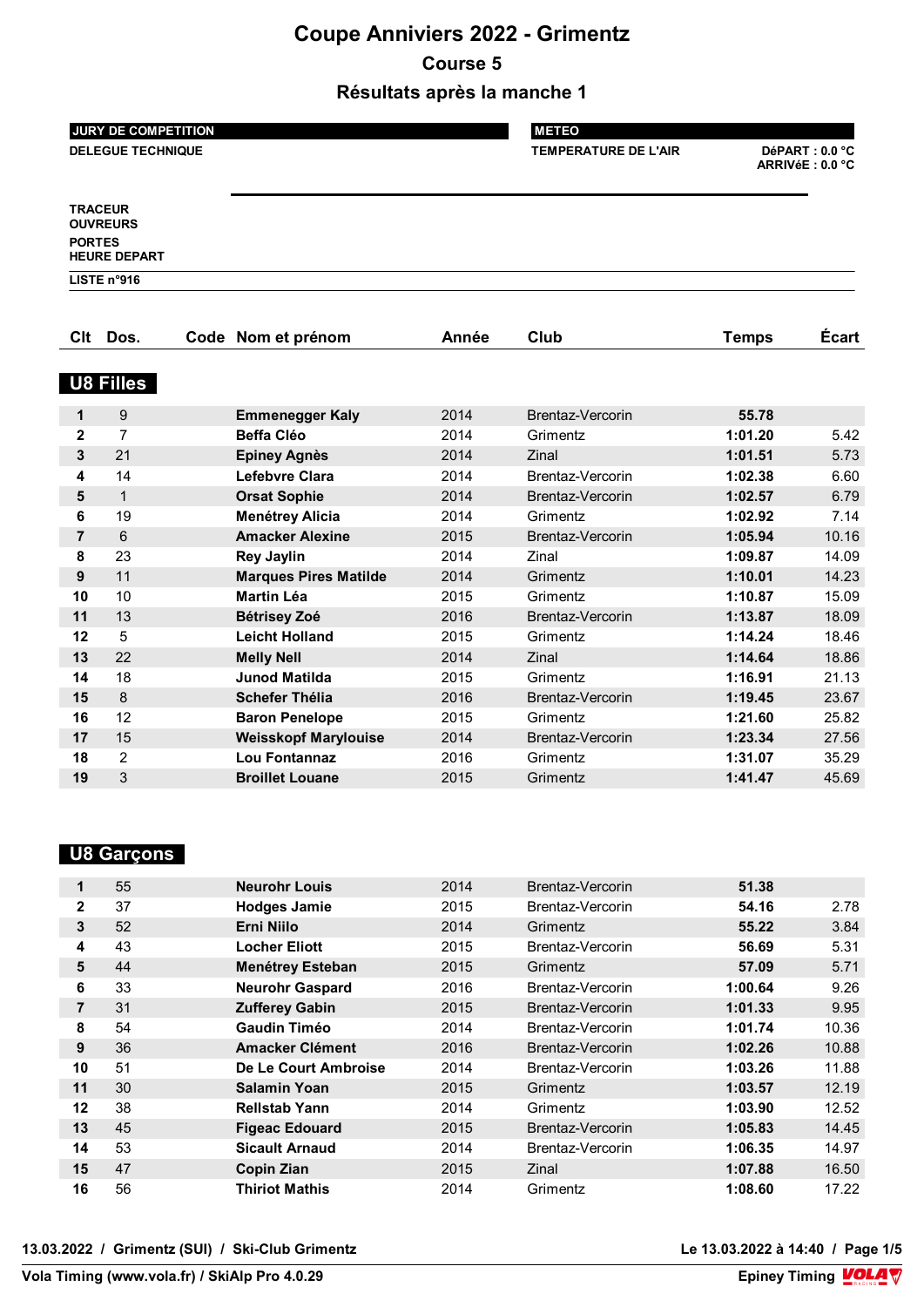| Clt | Dos. | Code Nom et prénom           | Année | Club             | Temps   | Écart |
|-----|------|------------------------------|-------|------------------|---------|-------|
|     |      |                              |       |                  |         |       |
| 17  | 39   | <b>Courvoisier Téo</b>       | 2015  | Brentaz-Vercorin | 1:08.92 | 17.54 |
| 18  | 28   | <b>Mauris Alix</b>           | 2014  | Brentaz-Vercorin | 1:09.48 | 18.10 |
| 19  | 48   | <b>Carrillat Côme</b>        | 2014  | Grimentz         | 1:09.58 | 18.20 |
| 20  | 49   | <b>Epiney Valentin</b>       | 2016  | Brentaz-Vercorin | 1:12.36 | 20.98 |
| 21  | 46   | <b>Hubert Tugdual</b>        | 2015  | Brentaz-Vercorin | 1:12.45 | 21.07 |
| 22  | 34   | <b>Baptiste Thomas</b>       | 2014  | Grimentz         | 1:12.83 | 21.45 |
| 23  | 57   | <b>Stephens-Webber Anton</b> | 2016  | Grimentz         | 1:12.84 | 21.46 |
| 24  | 32   | <b>Melly Noam</b>            | 2016  | Zinal            | 1:13.91 | 22.53 |
| 25  | 42   | <b>Rey Gavin</b>             | 2014  | Zinal            | 1:17.47 | 26.09 |
| 26  | 29   | <b>Grymonprez Mathys</b>     | 2015  | Zinal            | 1:25.83 | 34.45 |
| 27  | 50   | <b>Grymonprez Elijah</b>     | 2017  | Zinal            | 1:32.01 | 40.63 |

### **U10 Filles**

| 1              | 82 | <b>Salamin Naomie</b>    | 2012 | Grimentz                | 47.09   |       |
|----------------|----|--------------------------|------|-------------------------|---------|-------|
| 2              | 61 | <b>Philippoz Liv</b>     | 2012 | Brentaz-Vercorin        | 50.23   | 3.14  |
| 3              | 63 | <b>Augier Adeline</b>    | 2013 | Grimentz                | 50.34   | 3.25  |
| 4              | 87 | <b>Salamin Elia</b>      | 2012 | Grimentz                | 50.97   | 3.88  |
| 5              | 84 | <b>Fahrni Eline</b>      | 2012 | Grimentz                | 54.33   | 7.24  |
| 6              | 78 | <b>Savioz Lucie</b>      | 2013 | Grimentz                | 55.10   | 8.01  |
| $\overline{7}$ | 79 | <b>Courvoisier Elyna</b> | 2013 | Brentaz-Vercorin        | 56.19   | 9.10  |
| 8              | 69 | <b>Moulin Naomi</b>      | 2013 | Grimentz                | 56.92   | 9.83  |
| 9              | 86 | <b>Theytaz Salomée</b>   | 2013 | Grimentz                | 57.38   | 10.29 |
| 10             | 76 | <b>Schwander Alix</b>    | 2012 | Zinal                   | 57.40   | 10.31 |
| 11             | 73 | <b>Broillet Erin</b>     | 2013 | Grimentz                | 58.39   | 11.30 |
| 12             | 77 | <b>Freymond Victoria</b> | 2013 | Zinal                   | 58.90   | 11.81 |
| 13             | 62 | <b>Mathey Maé</b>        | 2012 | <b>Brentaz-Vercorin</b> | 58.97   | 11.88 |
| 14             | 70 | <b>Papeil Manon</b>      | 2013 | Brentaz-Vercorin        | 59.11   | 12.02 |
| 15             | 64 | Weisskopf Eléonore       | 2013 | Brentaz-Vercorin        | 1:00.43 | 13.34 |
| 16             | 75 | <b>Crettaz Alessia</b>   | 2013 | Grimentz                | 1:01.12 | 14.03 |
| 17             | 81 | <b>Bocqueraz Eva</b>     | 2012 | Brentaz-Vercorin        | 1:01.22 | 14.13 |
| 18             | 74 | <b>Moulin Chloé</b>      | 2012 | Brentaz-Vercorin        | 1:01.75 | 14.66 |
| 19             | 72 | <b>Veillard Lara</b>     | 2012 | Grimentz                | 1:02.81 | 15.72 |
| 20             | 66 | <b>Justine Delort</b>    | 2012 | Illhorn Chandolin       | 1:03.28 | 16.19 |
| 21             | 67 | <b>Gloor Carmen</b>      | 2012 | Grimentz                | 1:05.30 | 18.21 |
| 22             | 80 | Juan Kim                 | 2012 | Grimentz                | 1:08.69 | 21.60 |
| 23             | 65 | <b>Baron Lucia</b>       | 2013 | Grimentz                | 1:19.45 | 32.36 |

# **U10 Garçons**

|    | 106 | <b>Cartiaux Hugo</b>    | 2013 | Brentaz-Vercorin  | 48.10 |      |
|----|-----|-------------------------|------|-------------------|-------|------|
| 2  | 108 | De Le Court Gauthier    | 2012 | Brentaz-Vercorin  | 49.69 | 1.59 |
| 3  | 96  | <b>Schefer Alexis</b>   | 2013 | Brentaz-Vercorin  | 50.26 | 2.16 |
| 4  | 104 | <b>Zanin Colin</b>      | 2013 | Brentaz-Vercorin  | 52.31 | 4.21 |
| 5  | 101 | <b>Lambert Zacharie</b> | 2012 | Brentaz-Vercorin  | 53.66 | 5.56 |
| 6  | 105 | <b>Salamin Eric</b>     | 2012 | Brentaz-Vercorin  | 55.08 | 6.98 |
|    | 90  | Fahrni Nolan            | 2012 | Grimentz          | 56.05 | 7.95 |
| 8  | 92  | <b>Leicht Charlie</b>   | 2012 | Grimentz          | 56.39 | 8.29 |
| 9  | 99  | Sacha Barde             | 2013 | Bella-Tola St-Luc | 57.15 | 9.05 |
| 10 | 93  | <b>Victor Gaude</b>     | 2012 | Bella-Tola St-Luc | 57.90 | 9.80 |

**13.03.2022 / Grimentz (SUI) / Ski-Club Grimentz Le 13.03.2022 à 14:40 / Page 2/5**

Le 13.03.2022 à 14:40 / Page 2/5<br>Epiney Timing  $\sqrt{Q_{\rm max}}$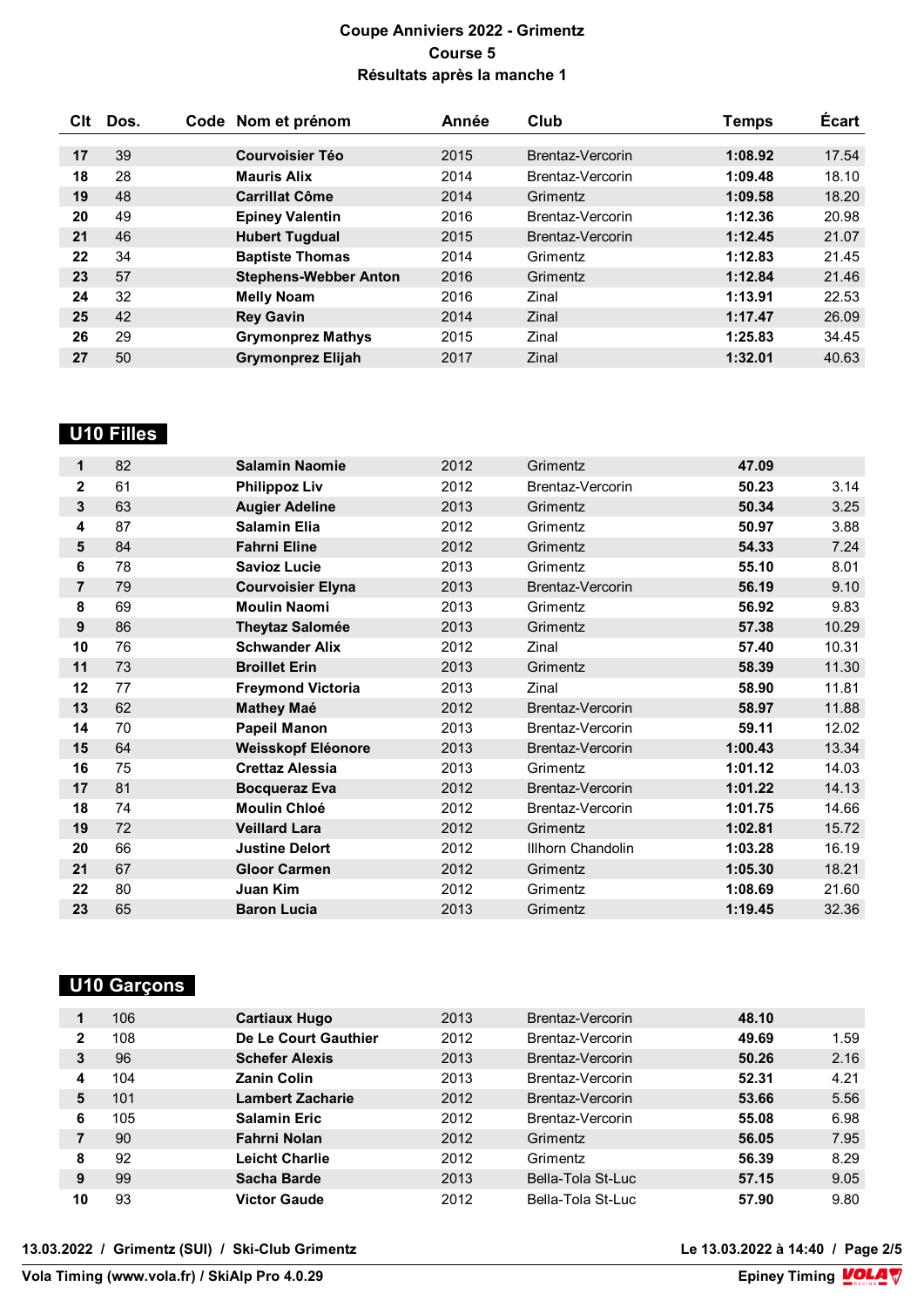| Clt | Dos. | Code Nom et prénom     | Année | Club             | Temps   | <b>Écart</b> |
|-----|------|------------------------|-------|------------------|---------|--------------|
|     |      |                        |       |                  |         |              |
| 11  | 91   | <b>Reichhold Simon</b> | 2013  | Zinal            | 59.73   | 11.63        |
| 12  | 102  | <b>Copin Solal</b>     | 2013  | Zinal            | 1:03.07 | 14.97        |
| 13  | 95   | <b>Pernet Teo</b>      | 2013  | Grimentz         | 1:05.86 | 17.76        |
| 14  | 103  | <b>Figeac Siméon</b>   | 2013  | Brentaz-Vercorin | 1:08.12 | 20.02        |

# **LISTE 18**

| 1            | 121 | <b>Morisod-Melly Lana</b> | 2010 | Zinal            | 42.71   |       |
|--------------|-----|---------------------------|------|------------------|---------|-------|
| $\mathbf{2}$ | 116 | <b>Zanin Manon</b>        | 2011 | Brentaz-Vercorin | 43.53   | 0.82  |
| 3            | 112 | <b>Freymond Liv</b>       | 2011 | Zinal            | 48.63   | 5.92  |
| 4            | 118 | <b>Perruchoud Lise</b>    | 2010 | Brentaz-Vercorin | 49.63   | 6.92  |
| 5            | 122 | <b>Schwander Vick</b>     | 2010 | Zinal            | 50.62   | 7.91  |
| 6            | 126 | <b>Cartiaux Zoé</b>       | 2011 | Brentaz-Vercorin | 51.48   | 8.77  |
|              | 127 | Dierckx Nina              | 2011 | Brentaz-Vercorin | 52.28   | 9.57  |
| 8            | 123 | <b>Droux Marion</b>       | 2011 | Grimentz         | 55.84   | 13.13 |
| 9            | 125 | Aebi Ellyn                | 2011 | Grimentz         | 57.61   | 14.90 |
| 10           | 114 | <b>Schefer Tiffany</b>    | 2011 | Brentaz-Vercorin | 57.83   | 15.12 |
| 11           | 115 | <b>Moulin Lucie</b>       | 2010 | Brentaz-Vercorin | 58.96   | 16.25 |
| 12           | 113 | <b>Ischi Alice</b>        | 2011 | Grimentz         | 1:00.73 | 18.02 |
| 13           | 119 | <b>Stolf Charlynn</b>     | 2011 | Grimentz         | 1:03.45 | 20.74 |

# **U12 Garçons**

| 1            | 149 | <b>Hannart Maxime</b>     | 2010 | Illhorn Chandolin | 42.37   |       |
|--------------|-----|---------------------------|------|-------------------|---------|-------|
| $\mathbf{2}$ | 131 | <b>Papeil Louis</b>       | 2011 | Brentaz-Vercorin  | 45.63   | 3.26  |
| 3            | 132 | <b>Vito Hadjeres</b>      | 2010 | Bella-Tola St-Luc | 46.35   | 3.98  |
| 4            | 139 | Amacker Joël              | 2011 | Brentaz-Vercorin  | 46.78   | 4.41  |
| 5            | 145 | <b>Raval Malik</b>        | 2011 | Brentaz-Vercorin  | 47.81   | 5.44  |
| 6            | 143 | <b>Callum Tomsa</b>       | 2011 | Bella-Tola St-Luc | 49.09   | 6.72  |
| 7            | 142 | <b>Veillard Ruben</b>     | 2011 | Grimentz          | 51.23   | 8.86  |
| 8            | 140 | <b>Carrillat Alix</b>     | 2010 | Grimentz          | 54.36   | 11.99 |
| 9            | 148 | Erni Finn                 | 2011 | Grimentz          | 58.27   | 15.90 |
| 10           | 135 | <b>Vouardoux Baptiste</b> | 2010 | Grimentz          | 59.23   | 16.86 |
| 11           | 141 | <b>Mathieu Lionel</b>     | 2011 | Brentaz-Vercorin  | 59.91   | 17.54 |
| 12           | 134 | <b>Geiger Arthur</b>      | 2011 | Grimentz          | 1:03.08 | 20.71 |
| 13           | 136 | <b>Axel Antille</b>       | 2010 | Bella-Tola St-Luc | 1:03.92 | 21.55 |
| 14           | 133 | <b>Baptiste Yoan</b>      | 2011 | Grimentz          | 1:07.11 | 24.74 |

# **U14 Filles**

|   | 152 | <b>Epiney Eulalie</b> | 2008 | Zinal             | 43.16 |      |
|---|-----|-----------------------|------|-------------------|-------|------|
| 2 | 159 | Pacios Mylène         | 2009 | Grimentz          | 44.00 | 0.84 |
| 3 | 163 | <b>Lachat Agathe</b>  | 2009 | Brentaz-Vercorin  | 47.43 | 4.27 |
| 4 | 164 | <b>Garey Camille</b>  | 2008 | Brentaz-Vercorin  | 48.87 | 5.71 |
| 5 | 168 | <b>Moulin Méline</b>  | 2009 | Grimentz          | 49.26 | 6.10 |
| 6 | 154 | Mathey Zoë            | 2009 | Brentaz-Vercorin  | 49.54 | 6.38 |
|   | 160 | Menardi Maia          | 2008 | Brentaz-Vercorin  | 50.31 | 7.15 |
| 8 | 169 | <b>Alix Delort</b>    | 2009 | Illhorn Chandolin | 50.54 | 7.38 |
| 9 | 153 | <b>Hubert Louise</b>  | 2009 | Brentaz-Vercorin  | 51.77 | 8.61 |

**13.03.2022 / Grimentz (SUI) / Ski-Club Grimentz Le 13.03.2022 à 14:40 / Page 3/5**

Le 13.03.2022 à 14:40 / Page 3/5<br>Epiney Timing **VOLA** 

**Vola Timing (www.vola.fr) / SkiAlp Pro 4.0.29**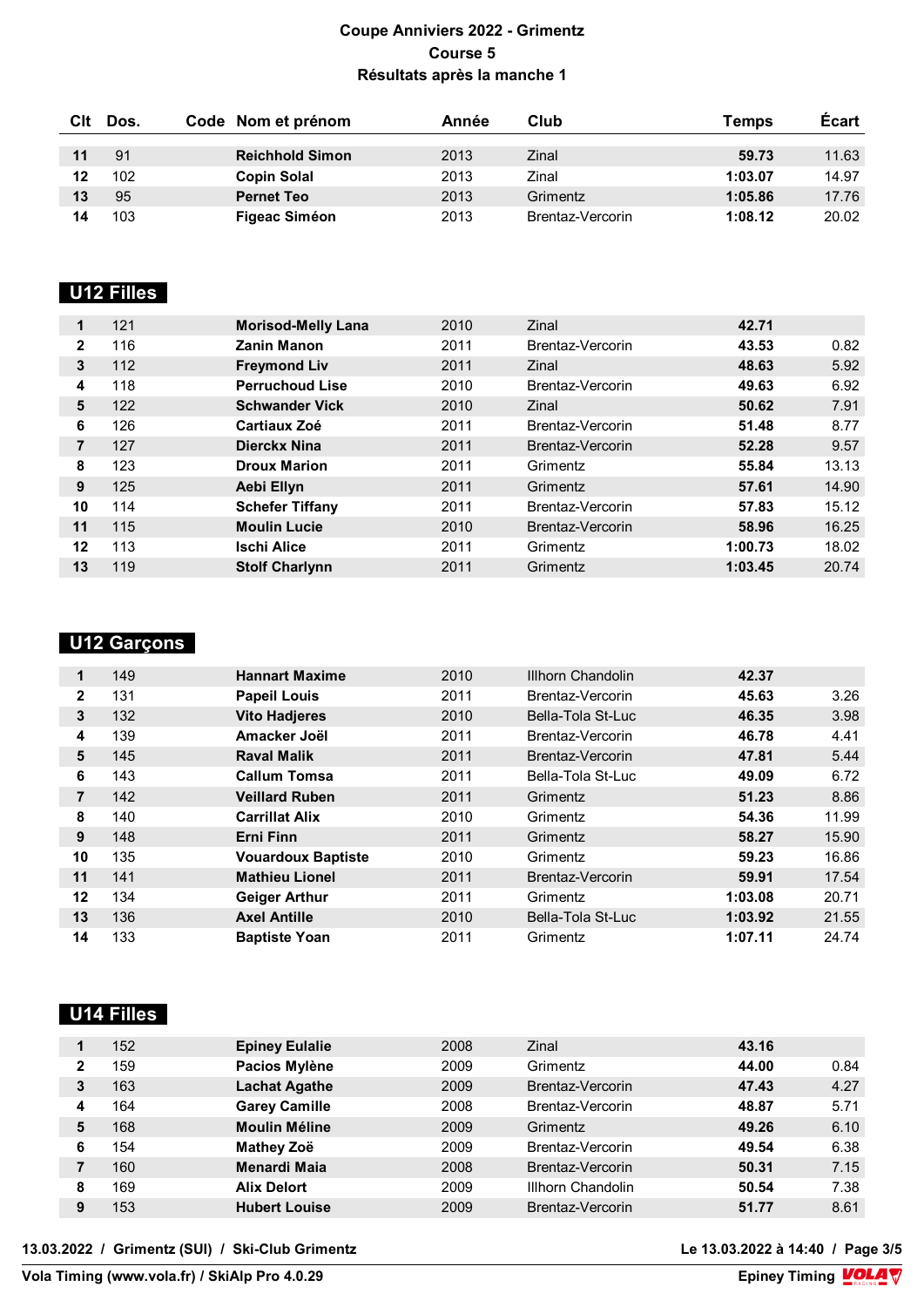| Clt | Dos. | Code Nom et prénom       | Année | Club             | Temps   | <b>Ecart</b> |
|-----|------|--------------------------|-------|------------------|---------|--------------|
|     |      |                          |       |                  |         |              |
| 10  | 158  | Aebi Maeva               | 2009  | Grimentz         | 54.40   | 11.24        |
| 11  | 162  | <b>Emmenegger Maélia</b> | 2008  | Brentaz-Vercorin | 55.60   | 12.44        |
| 12  | 155  | Lambert Maïwenn          | 2008  | Brentaz-Vercorin | 56.85   | 13.69        |
| 13  | 167  | Menardi Anna             | 2009  | Brentaz-Vercorin | 57.73   | 14.57        |
| 14  | 156  | <b>Theytaz Charlène</b>  | 2009  | Grimentz         | 1:03.04 | 19.88        |
| 15  | 166  | Gloor Laura              | 2009  | Grimentz         | 1:04.77 | 21.61        |

#### **U14 Garçons**

|    | 184 | <b>Forrer Tristan</b>     | 2009 | Grimentz          | 45.72   |       |
|----|-----|---------------------------|------|-------------------|---------|-------|
| 2  | 179 | <b>Roduit Evan</b>        | 2008 | Grimentz          | 46.99   | 1.27  |
| 3  | 174 | <b>Leicht Max</b>         | 2009 | Grimentz          | 48.11   | 2.39  |
| 4  | 173 | <b>Romain Abramowski</b>  | 2009 | Bella-Tola St-Luc | 48.19   | 2.47  |
| 5  | 178 | <b>Ulysse Jaccard</b>     | 2009 | Bella-Tola St-Luc | 49.10   | 3.38  |
| 6  | 189 | <b>Pralong Florent</b>    | 2009 | Brentaz-Vercorin  | 49.35   | 3.63  |
| 7  | 176 | De le Court Régis         | 2009 | Brentaz-Vercorin  | 49.57   | 3.85  |
| 8  | 177 | <b>Figeac Lazare</b>      | 2009 | Brentaz-Vercorin  | 50.44   | 4.72  |
| 9  | 188 | Ischi Joachim             | 2008 | Grimentz          | 51.05   | 5.33  |
| 10 | 181 | <b>Gummerus Alexander</b> | 2008 | Grimentz          | 51.19   | 5.47  |
| 11 | 186 | <b>Pasche Basile</b>      | 2009 | Brentaz-Vercorin  | 58.18   | 12.46 |
| 12 | 182 | Juan Maé                  | 2009 | Grimentz          | 1:04.53 | 18.81 |

### **U16 Filles**

|   | 197 | <b>Moulin Tia</b>        | 2007 | Grimentz          | 46.01 |      |
|---|-----|--------------------------|------|-------------------|-------|------|
|   | 194 | <b>Lambert Enora</b>     | 2006 | Brentaz-Vercorin  | 48.36 | 2.35 |
| 3 | 195 | <b>Burgener Mathilde</b> | 2007 | Brentaz-Vercorin  | 48.73 | 2.72 |
|   | 196 | <b>Revaz Marion</b>      | 2006 | Brentaz-Vercorin  | 49.44 | 3.43 |
|   | 198 | <b>Mathilde Jaccard</b>  | 2007 | Bella-Tola St-Luc | 49.58 | 3.57 |
| 6 | 200 | <b>Perruchoud Marion</b> | 2007 | Brentaz-Vercorin  | 51.00 | 4.99 |
|   | 199 | <b>Forrer Mathilde</b>   | 2007 | Grimentz          | 53.57 | 7.56 |

### **U16 Garçons**

| 209 | <b>Scherzinger Mathis</b> | 2007 | Brentaz-Vercorin | 43.33 |       |
|-----|---------------------------|------|------------------|-------|-------|
| 207 | <b>Bocqueraz Simon</b>    | 2007 | Brentaz-Vercorin | 47.37 | 4.04  |
| 205 | Berger Eyan               | 2007 | Grimentz         | 55.46 | 12.13 |

#### **Non classés**

#### **Absents (22)**

|    | <b>Hochmann Emilie</b> | 2017 | Grimentz |
|----|------------------------|------|----------|
| 16 | <b>Crettaz Madline</b> | 2015 | Grimentz |
| 17 | Elsässer Marie         | 2015 | Grimentz |
| 35 | <b>Bunmar Sacha</b>    | 2014 | Zinal    |
| 41 | Pasquini Mathieu       | 2016 | Zinal    |

**13.03.2022 / Grimentz (SUI) / Ski-Club Grimentz Le 13.03.2022 à 14:40 / Page 4/5**

Le 13.03.2022 à 14:40 / Page 4/5<br>Epiney Timing **VOLA** 

**Vola Timing (www.vola.fr) / SkiAlp Pro 4.0.29**